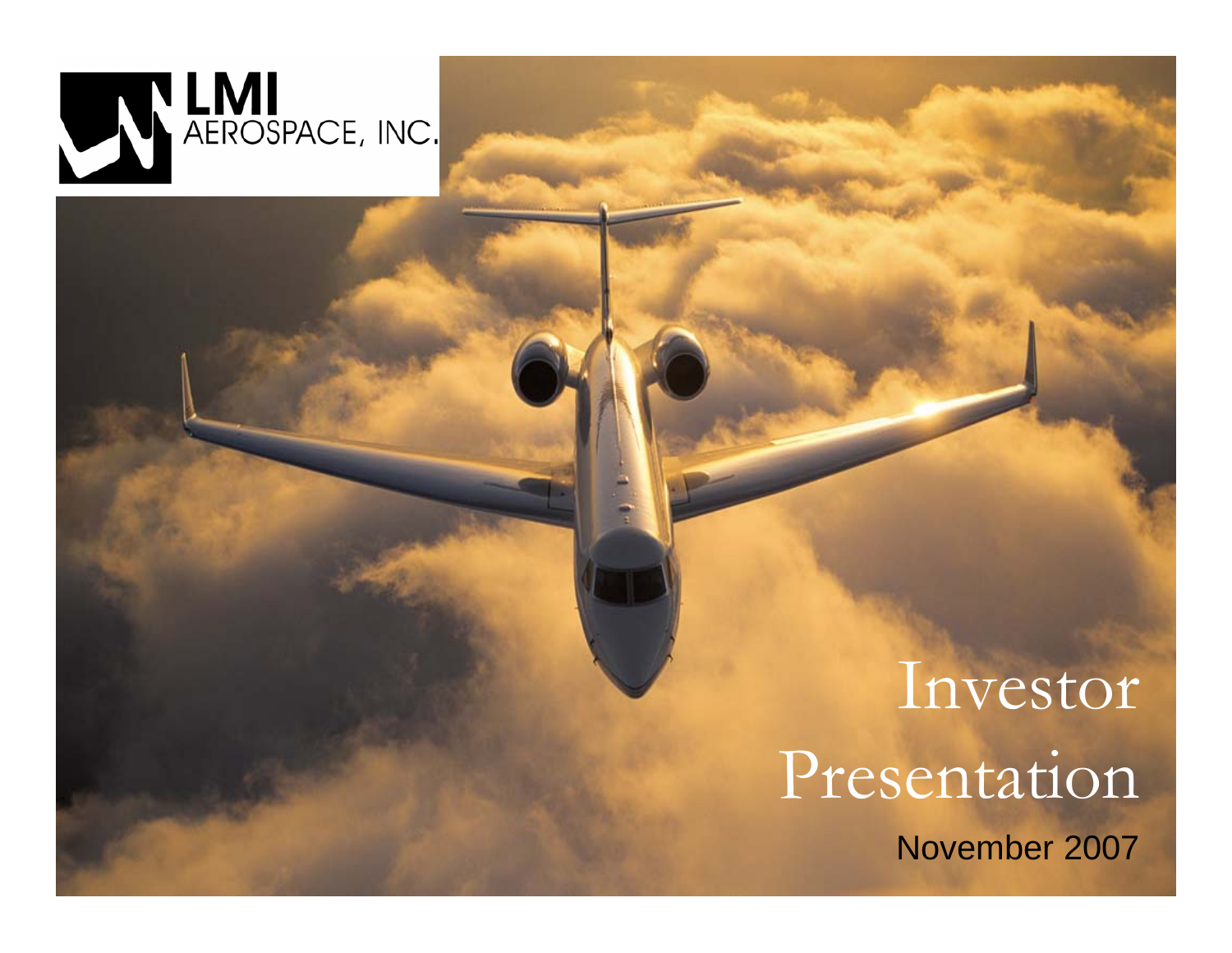#### Safe Harbor Statements

This presentation contains several statements about management's current expectations, plans and prospects that constitute forward-looking statements for purposes of the safe harbor provisions under the Private Securities Litigation Reform Act of 1995. The actual results may differ materially from those indicated by these forward-looking statements as a result of various risks and uncertainties, including risks and uncertainties that relate specifically to the contemplated acquisition of D3 Technologies, Inc., such as: (i) the risk that the acquisition will not be consummated as a result of the failure to fulfill any of the conditions precedent to the transaction; (ii) that the D3 business will not be integrated successfully into LMI; (iii) the risk that the expected benefits of the acquisition may not be realized; and (iv) LMI's increased indebtedness after the acquisition. Other non-acquisition related risks include those factors discussed from time to time in LMI's filings with the Securities and Exchange Commission. Please refer to the Risk Factors contained in LMI's annual report on Form 10-K for the year ended December 31, 2006 for more details.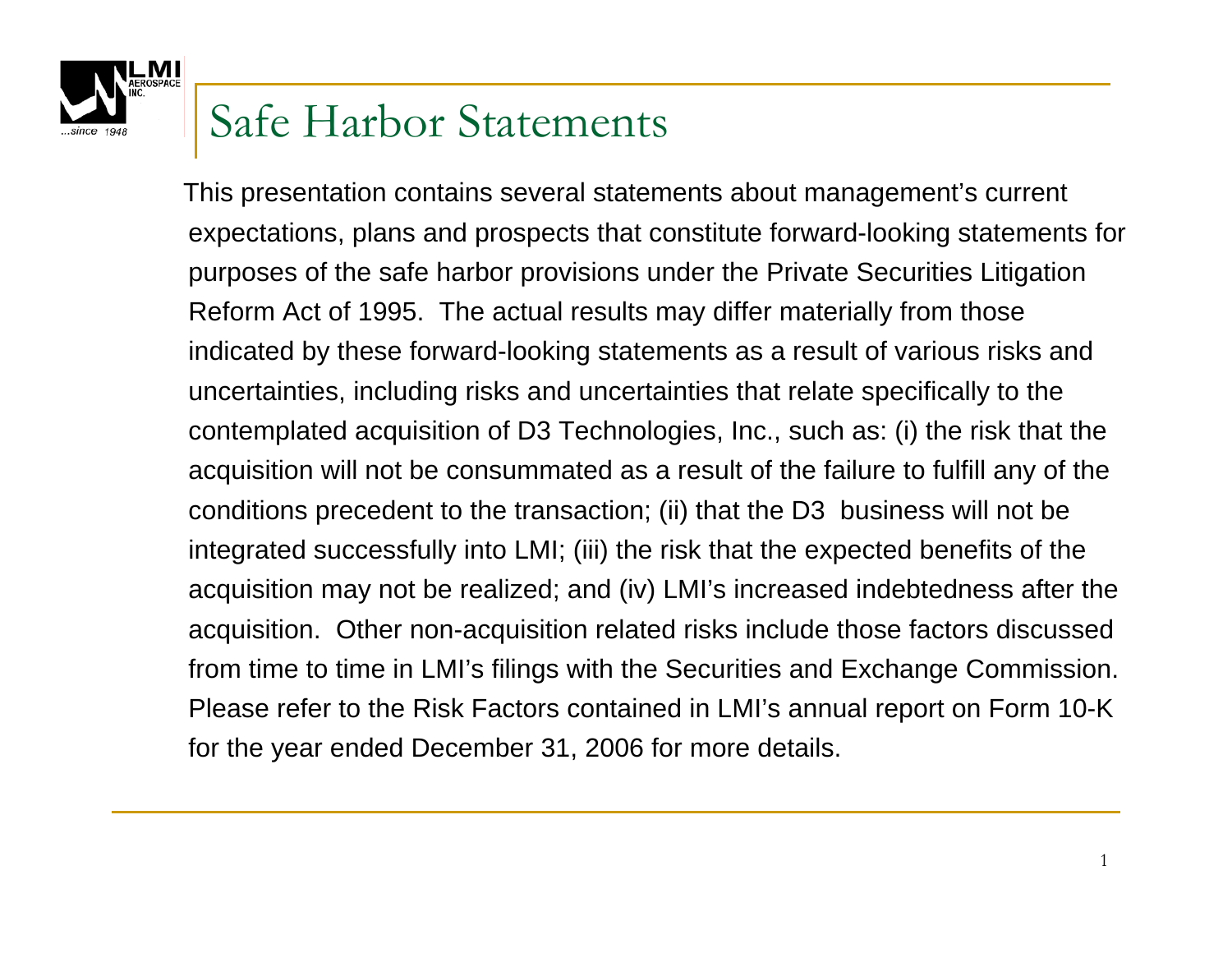

#### **Lawrence E. Dickinson**

Chief Financial Officer and Secretary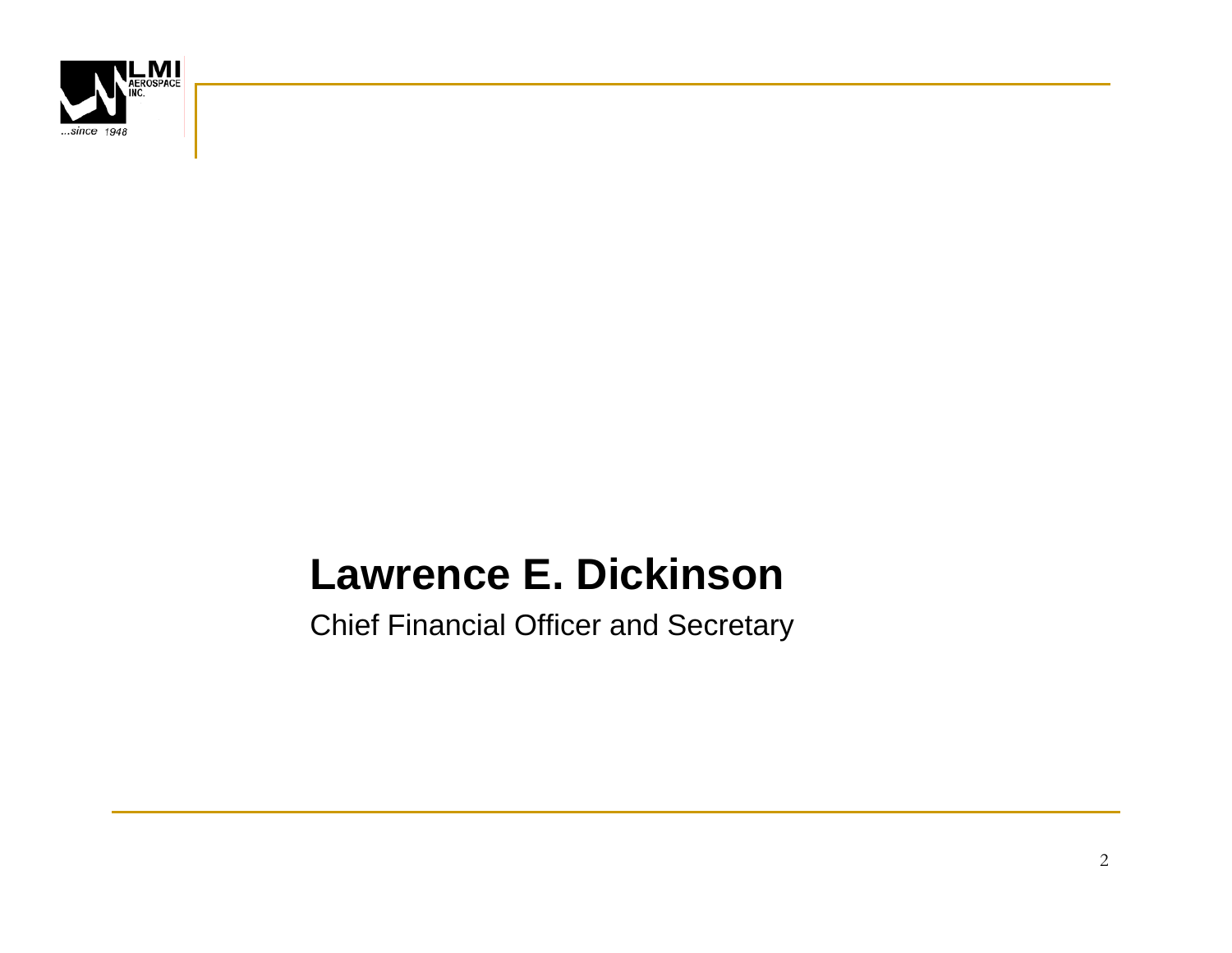

#### Business Overview

- $\Box$  LMI Aerospace, Inc. is a leading provider of design engineering services, structural components, assemblies and kits to the aerospace, defense and technology industries
- $\Box$  Produces more than 30,000 aerospace products for integration into a variety of civilian and military aircraft platforms
- $\Box$  Supports both military and commercial aircraft lifecycles, from conceptual design, analysis and certification through production support, fleet support and service life extensions
- $\Box$ 18 facilities in 13 cities
- $\Box$ Successfully integrated seven acquisitions since 1996
- $\Box$  LTM revenue of \$144 million and LTM EBITDA of \$22 million as of September 30, 2007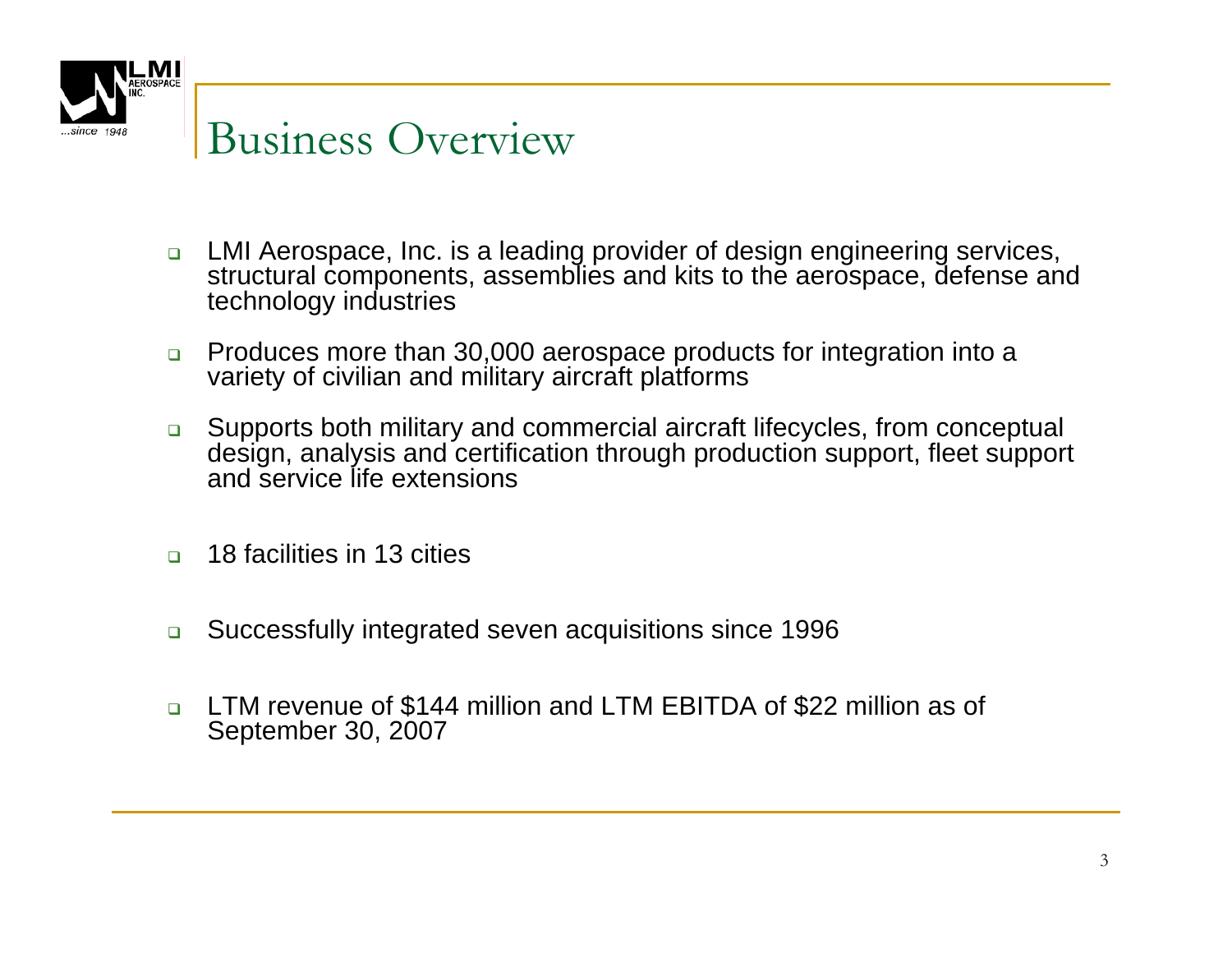

#### Leading Provider of Assemblies, Kits and Components



Gulfstream Fuselage Kit



Sikorsky Helicopter Cabin Assembly



Leading Edge



737 Winglet Housing

Superior reputation for quality and on-time delivery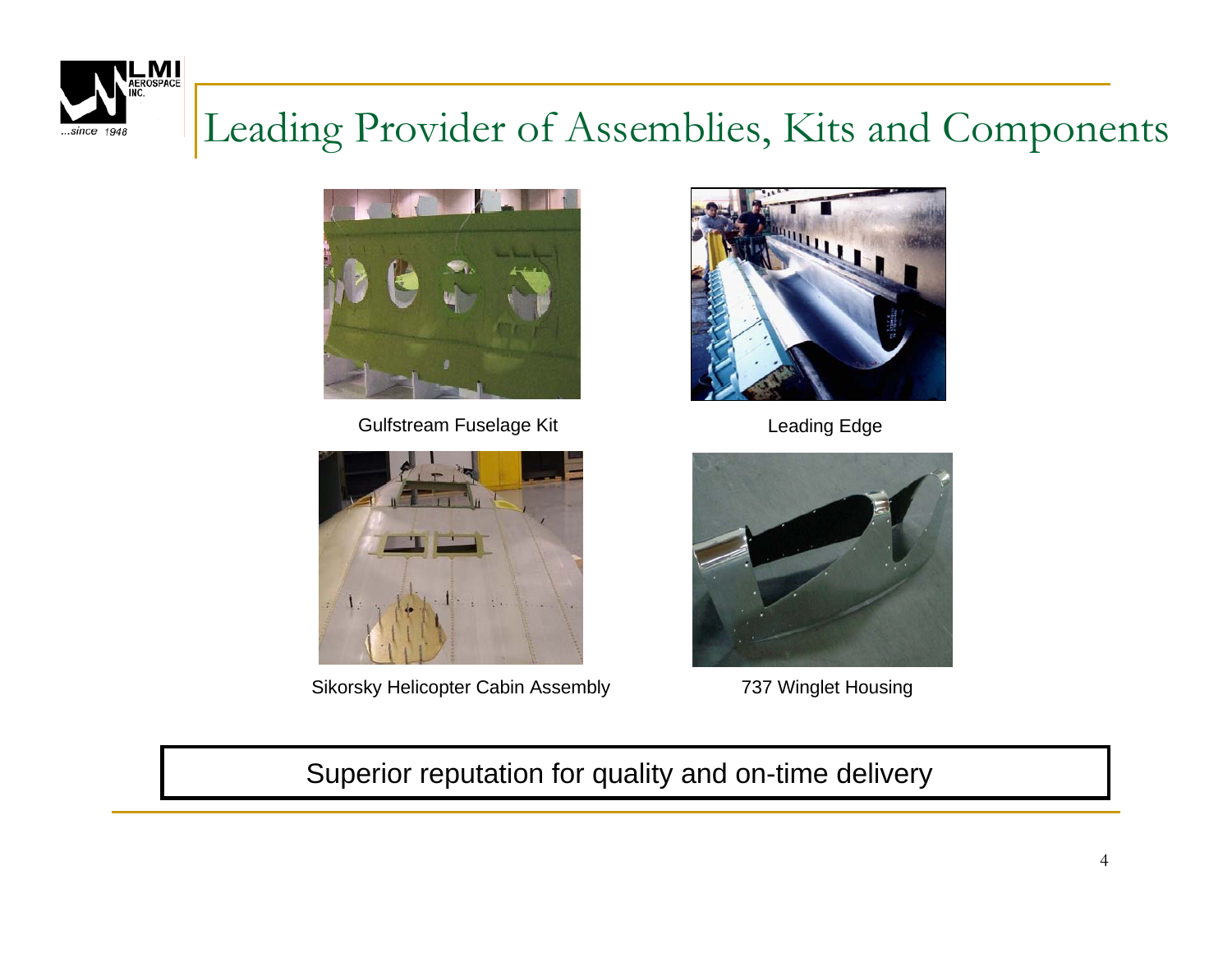

#### D3 Acquisition Adds Design Engineering Services



Center Barrel Replacement Tool



Tooling Services



Boeing LCF Door Group Support



F-35 Composite Wing and Fuselage

Well positioned on both commercial and military platforms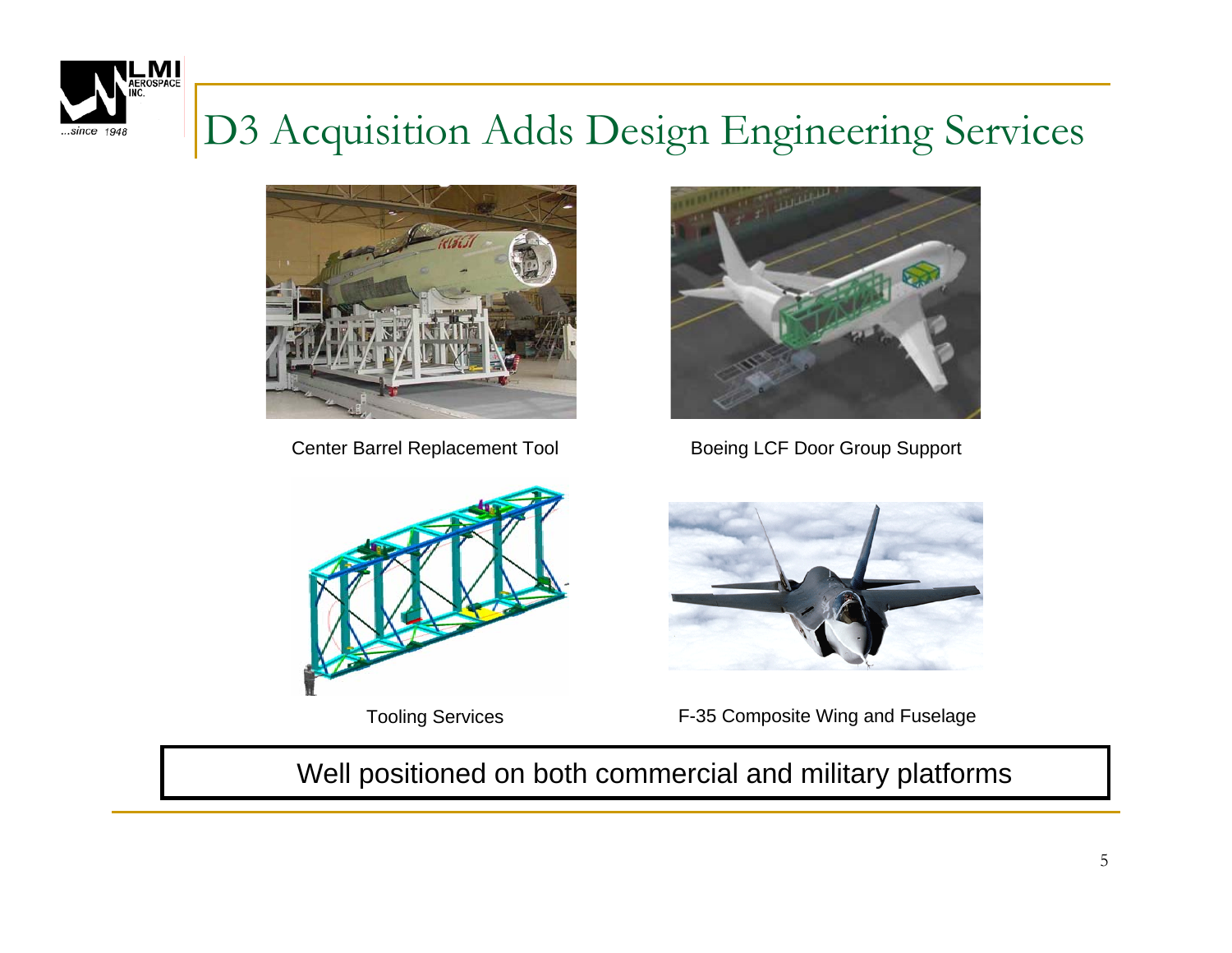

### Strategic Benefits of the Combination



- $\Box$  LMI will be positioned as a "turnkey" aerospace systems provider
	- Strengthens LMI's current customer relationships
	- Potential access to Airbus with combined capabilities
- $\Box$  Capitalizes on accelerating trend toward OEM outsourcing of complex aircraft development projects
- $\Box$  Enhances the depth of LMI's management and engineering team
	- Adds over 350 highly skilled engineers
- $\Box$  Adds additional 787 program participation and unique composite materials engineering expertise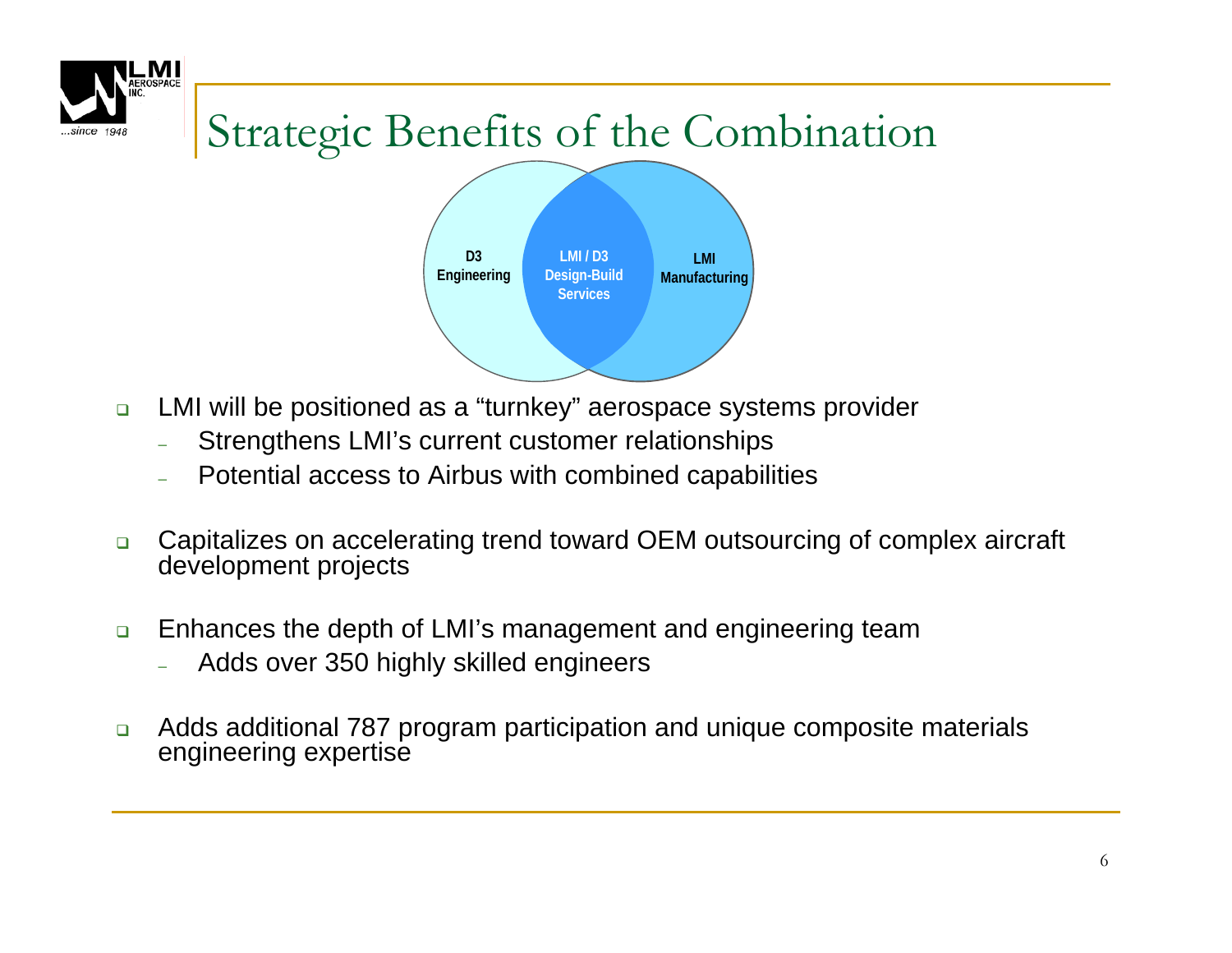

- $\Box$  Combined D3 / LMI program management processes fully support program **lifecycles**
- $\Box$  Expansion of assembly capability and planned move into high speed machining
	- Increased complexity of metallic assemblies
	- Increased complexity of machined parts
- $\Box$  Expertise with composite and other non-metal technologies
	- Composites design capability acquired via D3 Technologies
	- Increased assembly capability and high speed machining
		- Composite / metal joints
		- Titanium sub-structure
	- Development / acquisition of composites manufacturing capability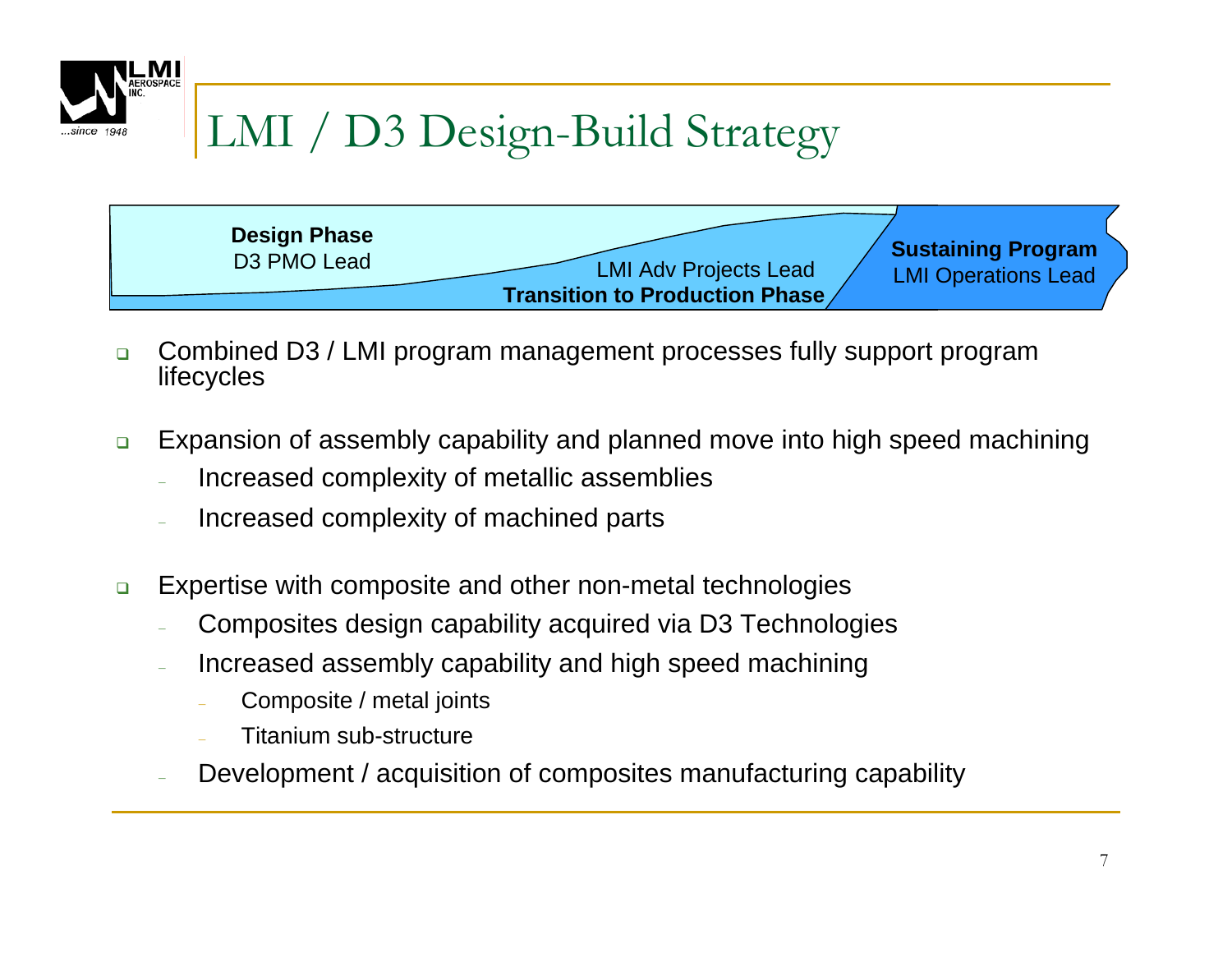

## Strategic Geographic Locations

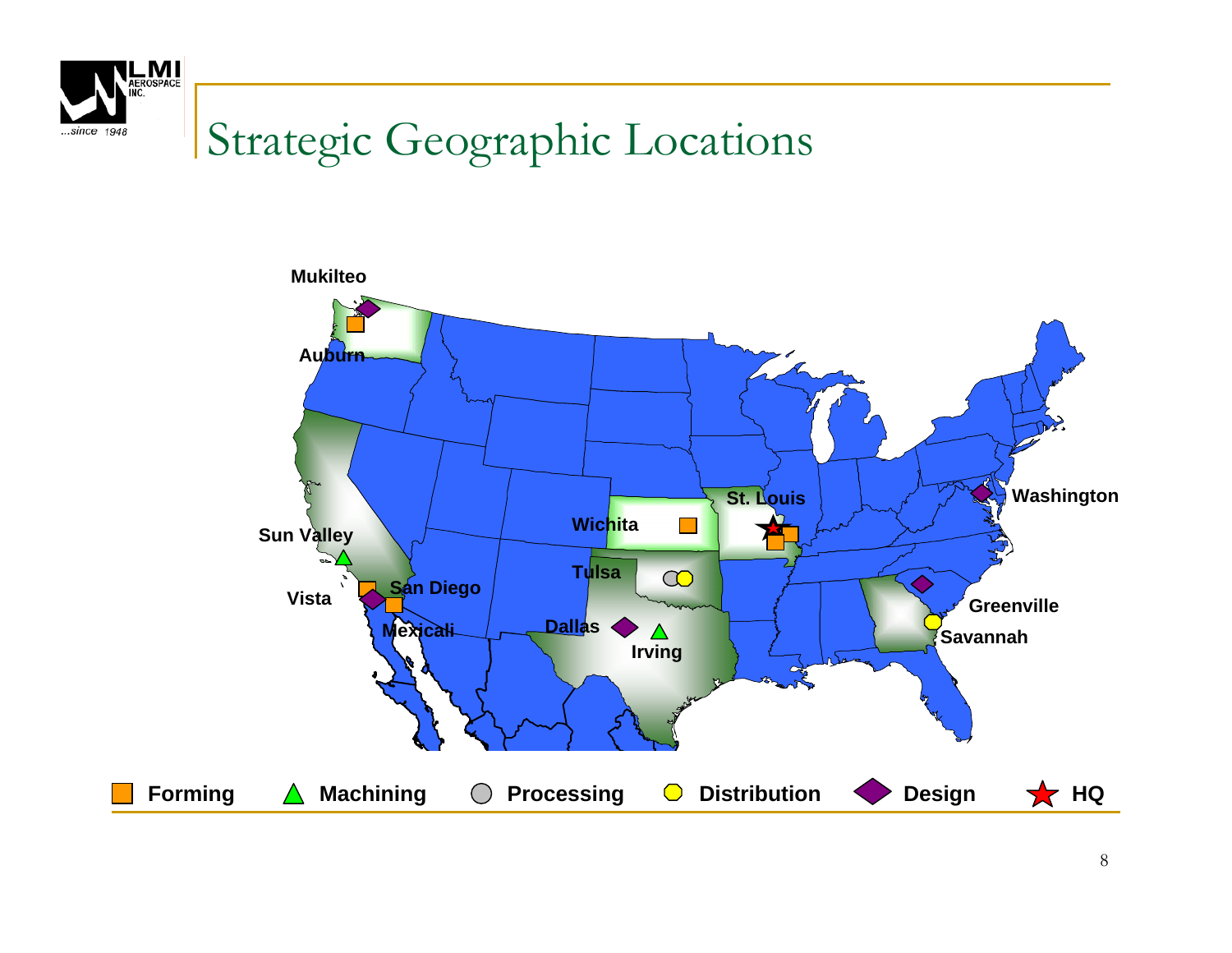

### Strong Relationships with OEMs & Tier 1s















**NORTHROP GRUMMAN** 

















**Honeywell** 

**GE** 

Aviation





Exclusive long-term agreements with many customers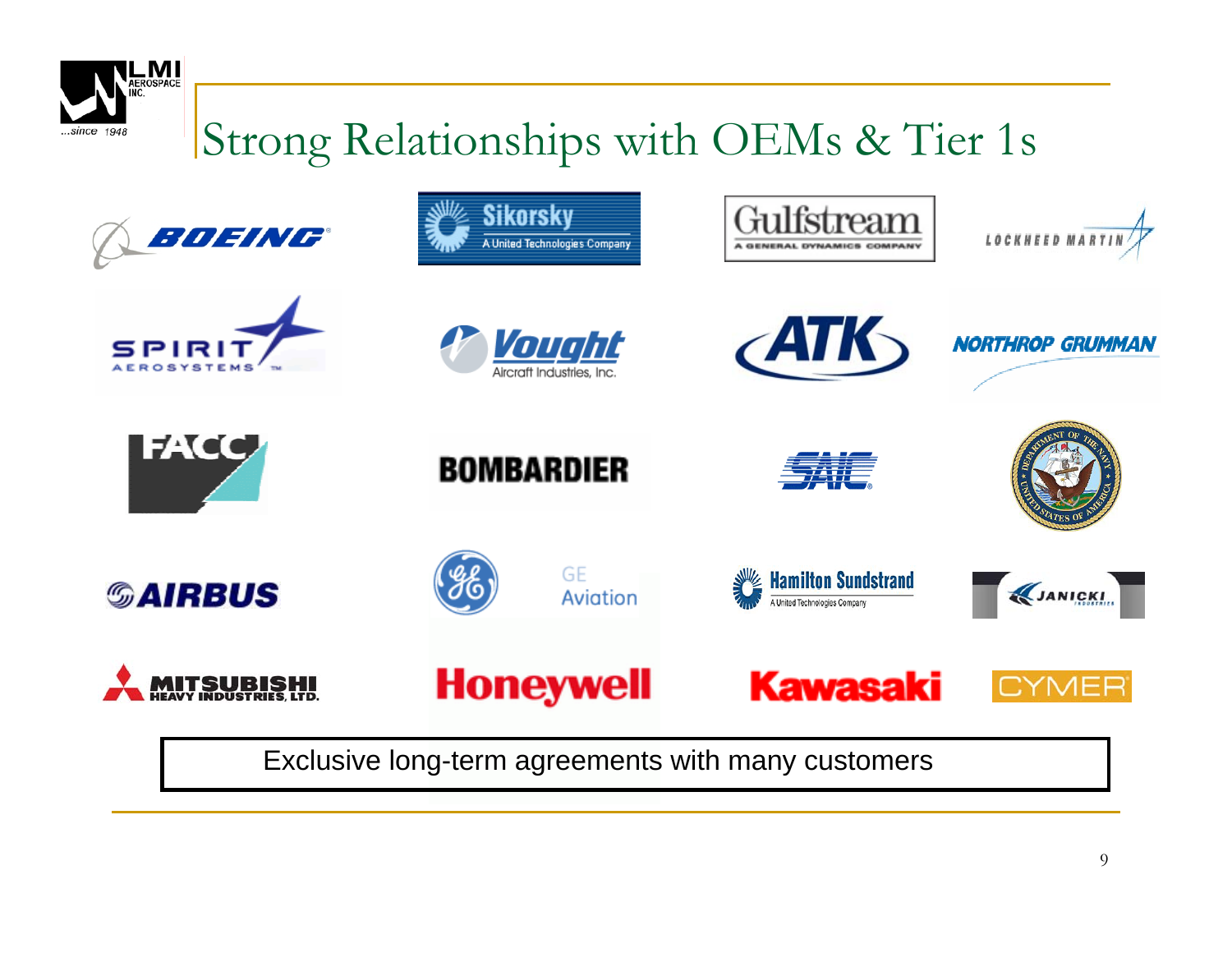

## Diversification Across Aerospace Sectors

 $\Box$ LMI applies its capabilities across multiple customers and aircraft platforms



#### **Revenue By End Market**

Note: FY07 estimate as of 11/08/2007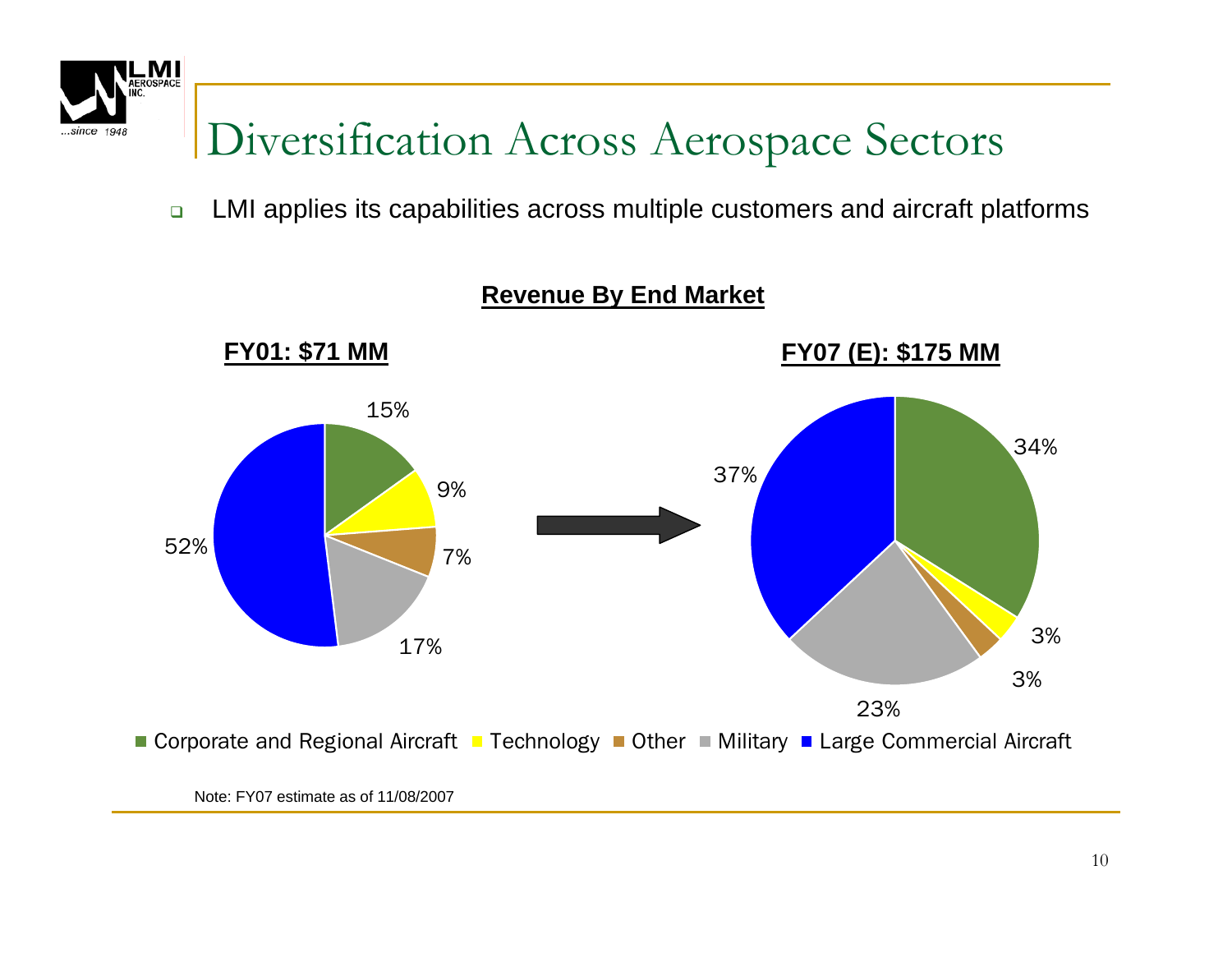

- $\Box$ Domestic and international demand is expected to remain strong
- $\Box$  LMI Aerospace is a strategic supplier to Gulfstream, the leading business jet manufacturer



**Global Business Jet Deliveries**

**Jet Deliveries of LMI Aerospace Customers**

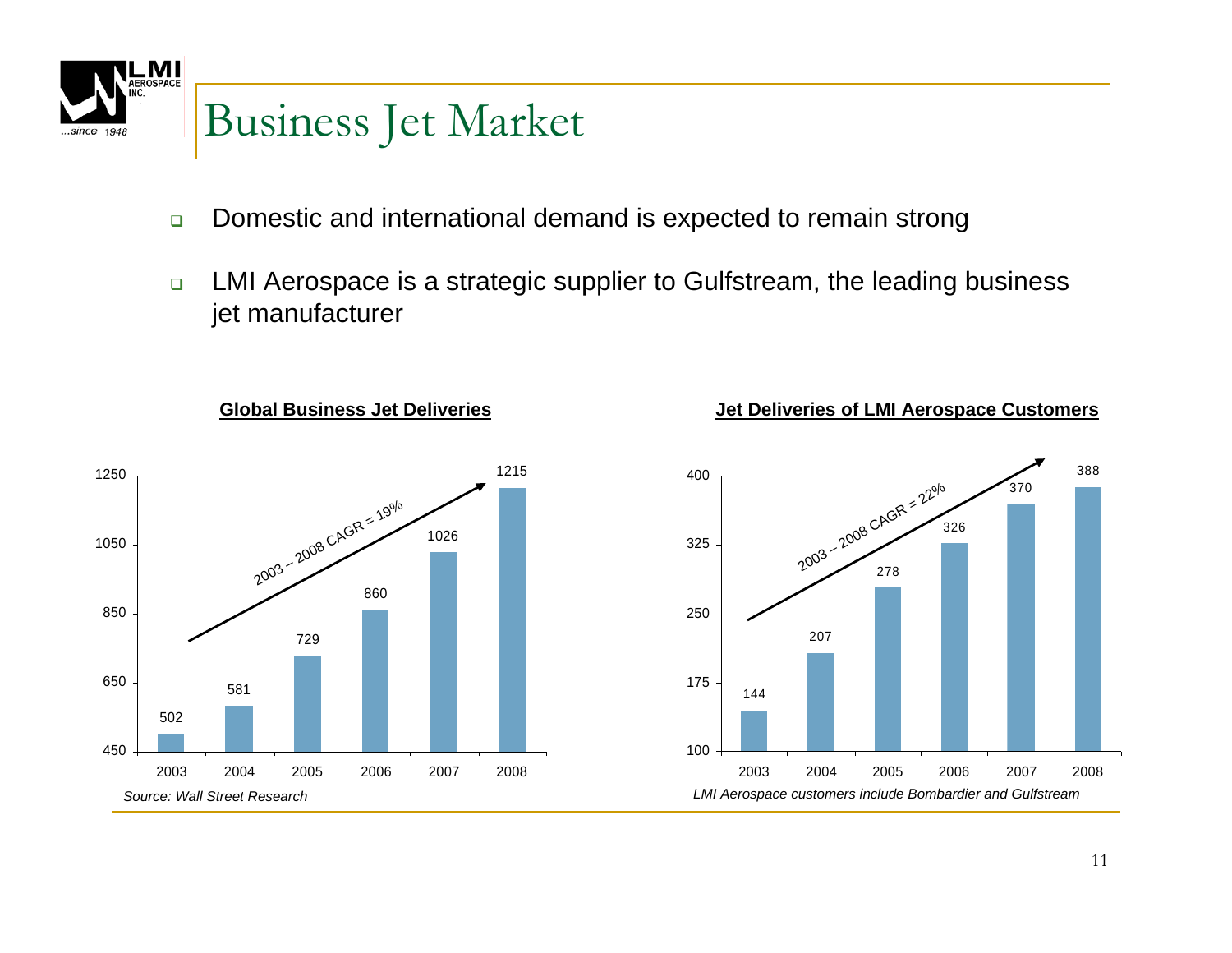

### Provider of Business Jet Kits and Components

- $\Box$  Fuselage Skins and **Components**
- $\Box$ Wing Skins and Components
- $\Box$ Leading Edges
- $\Box$  Structural Sheet Metal & Extruded Components
- $\Box$ Detail Interior Components



**G-450**



**G-550**



**G-350**



**Challenger-300**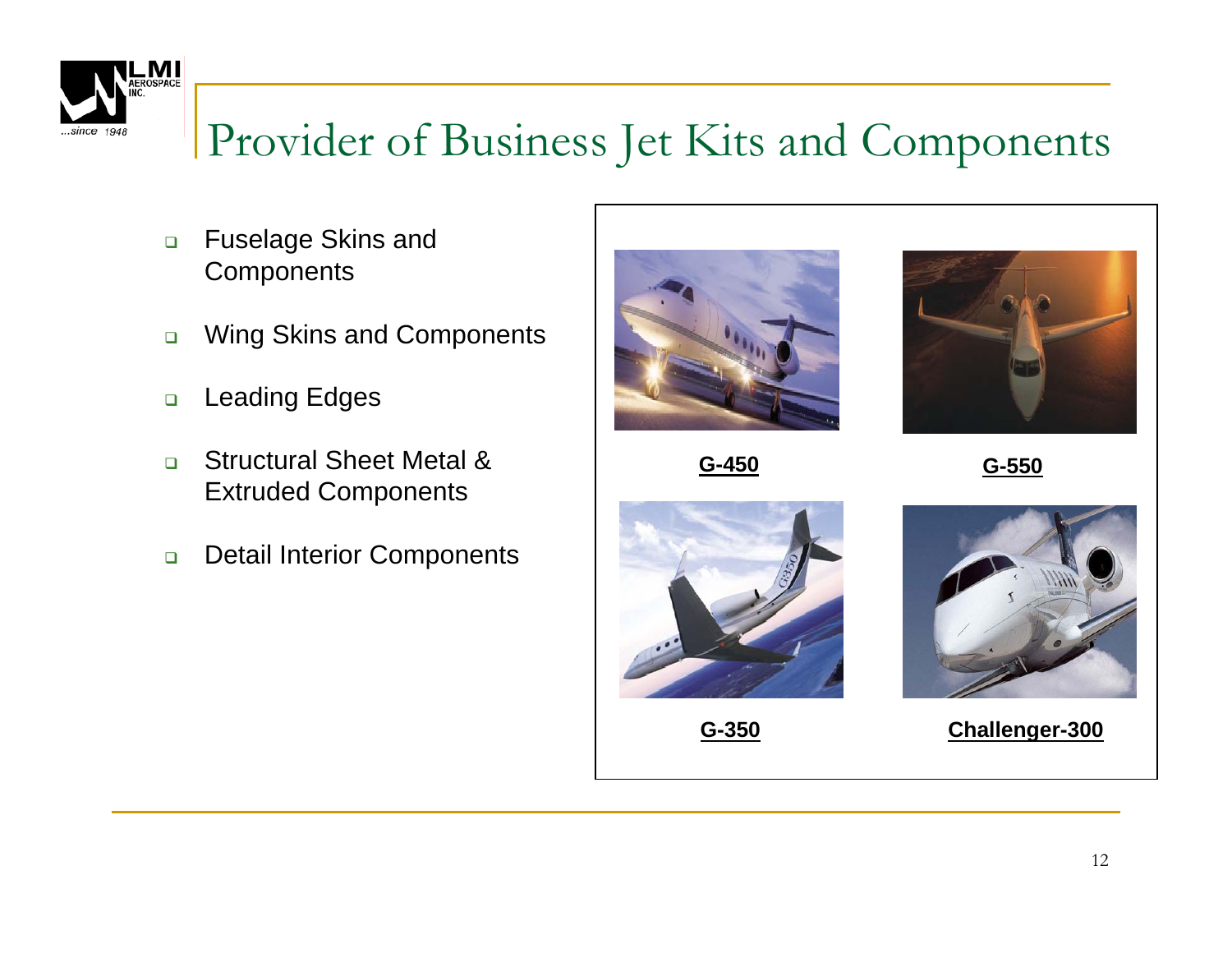MI since 1948

## Commercial Aircraft Market

- $\Box$ Production rates growing for the foreseeable future
- $\Box$  Growth in commercial air travel is driving aircraft sales
	- Expected to increase from 2.7 billion RPMs in 2007 to 3.2 billion RPMs in 2010.



**Large Commercial Aircraft Deliveries**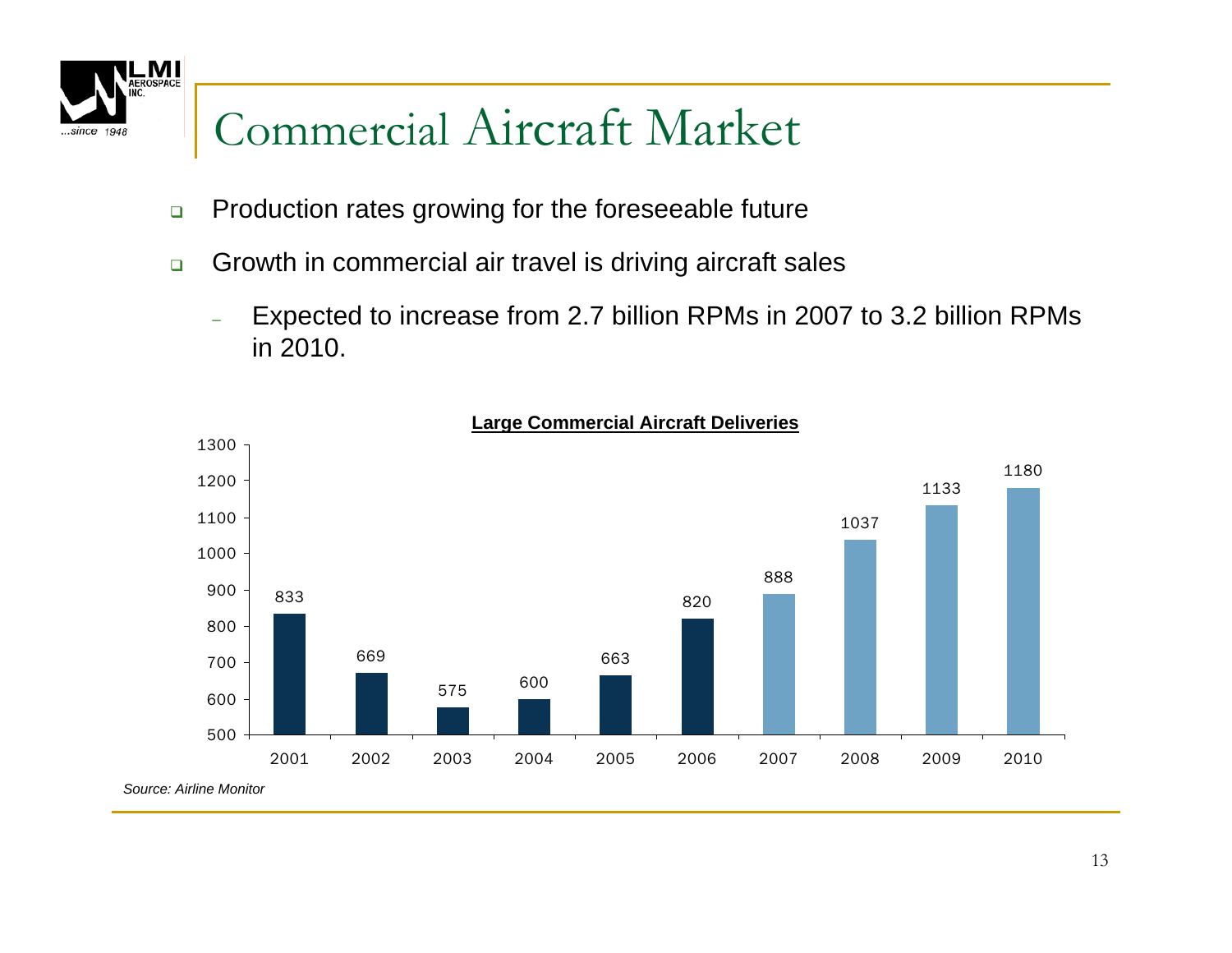

### Provides Vital Parts to All Major Boeing Models

- $\Box$  Fuselage Skins and **Components**
- $\Box$  Wing Skins and **Components**
- $\Box$ Leading Edges
- $\Box$ Winglet Leading Edges
- $\Box$ Door Components
- $\Box$ Cockpit Window Frames





**767**



**787**





**747**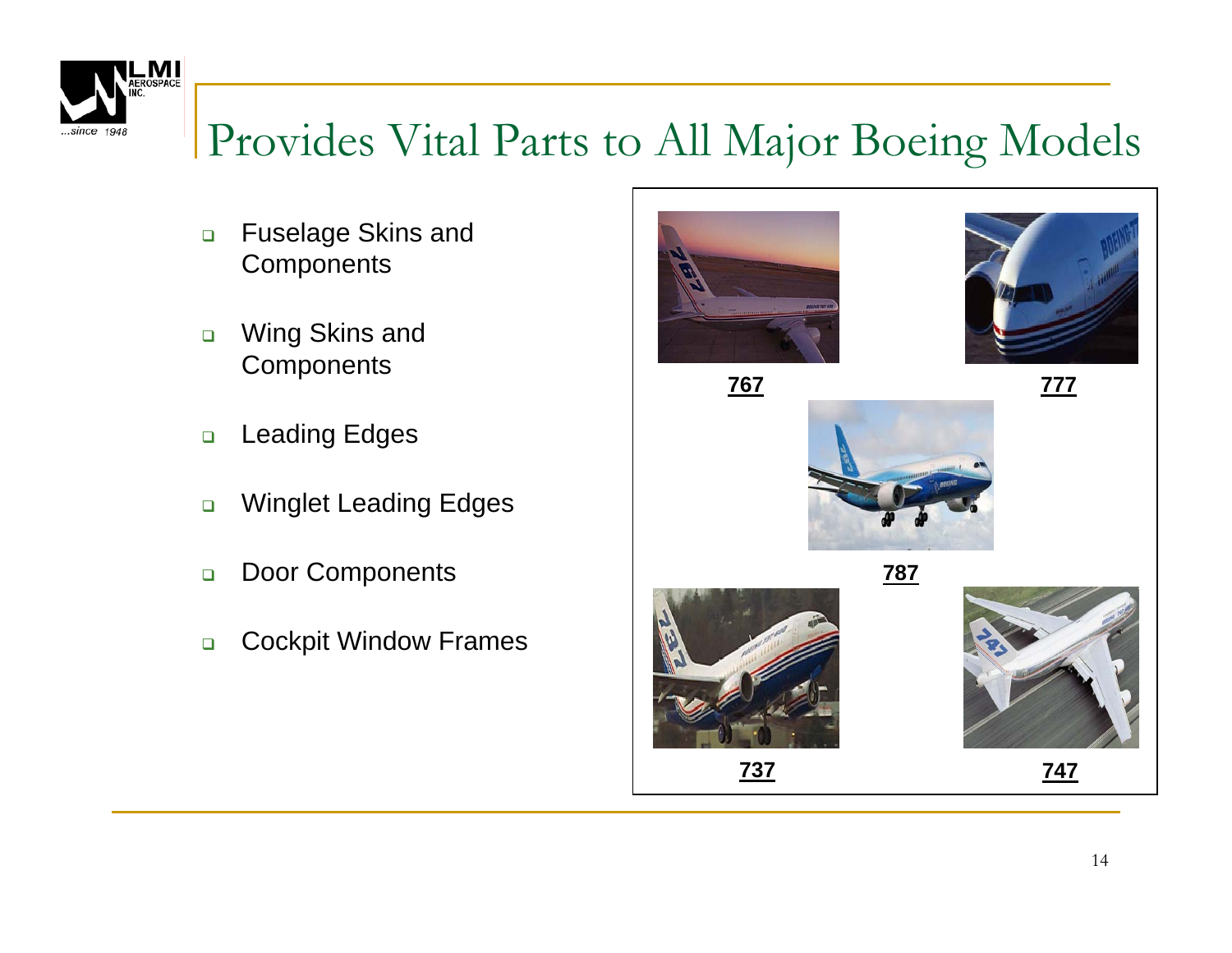

#### Military Market

- $\Box$  Strong growth for rotorcraft driven by
	- High utilization levels
	- Aging fleet
	- Continued reliance on rotorcraft for force mobility





**Black Hawk Production - # of Units**

*Source: FY07 Greenbook, FY08 Budget Request, & Wall Street Research*

*Source: The Teal Group, August 2007*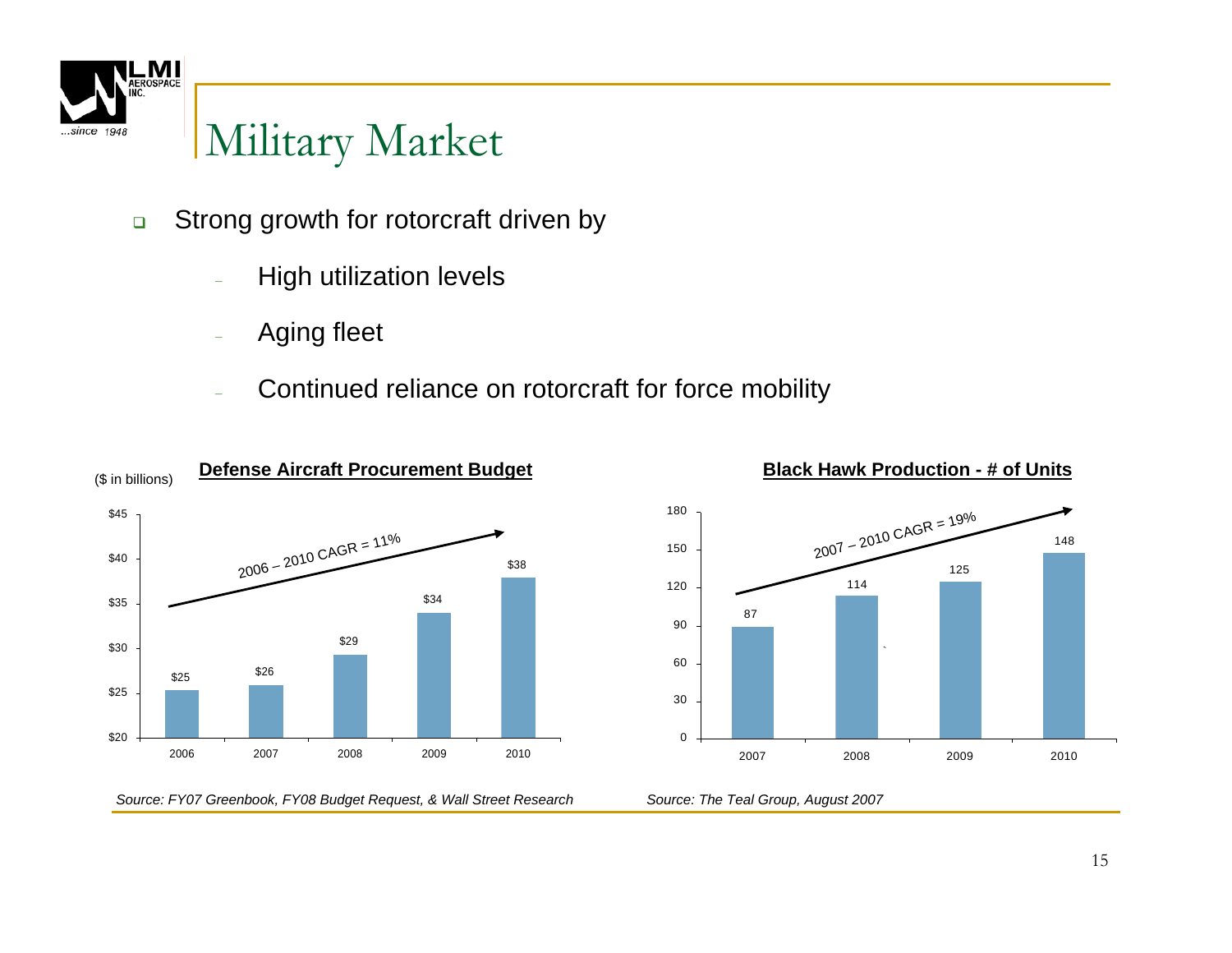

#### Provider of Assemblies and Components



#### **UH- 60 Black Hawk**

- □ Helicopter Cabin **Components**
- □ Helicopter Assemblies



#### **AH-64 Apache**

 $\Box$  Housings and Assemblies for Gun **Turrets** 

Other military platforms include B-52 Bomber, V-22 Osprey, F-15 Eagle, F-16 Fighting Falcon, F/A-18 Hornet, C-17 Globemaster, and C-130 Hercules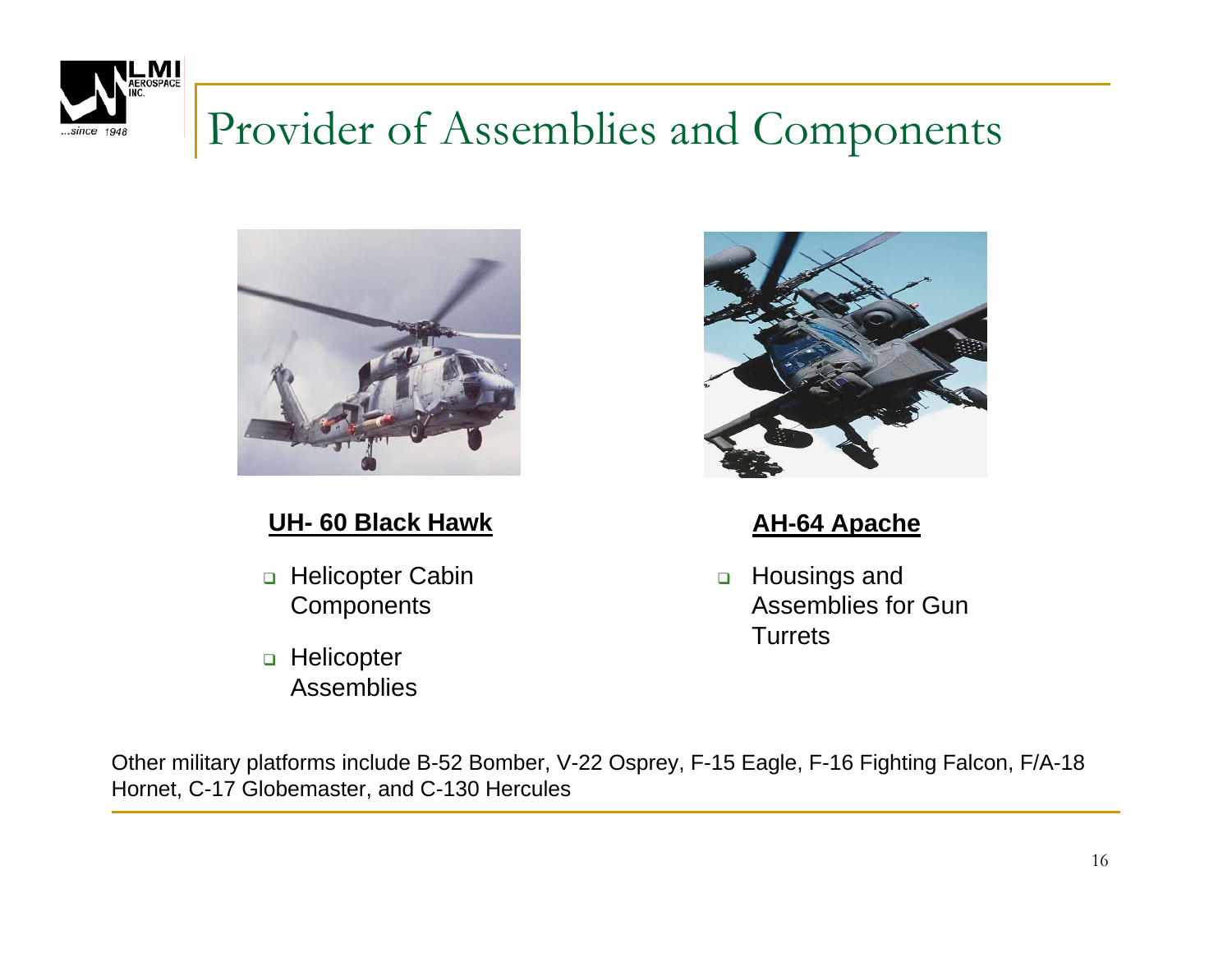

#### Growth Strategy

- $\Box$  Leverage customer relationships
	- Seek large programs of components, kits and assemblies
	- Provide kitting, logistics and inventory management services
	- Access new aircraft platforms through Tier 1s
- $\Box$  Culture of continuous improvement
	- Aggressive use of lean manufacturing techniques
	- Targeted use of low labor cost areas
	- Invest in our people through training
- $\Box$  Expand products, capabilities and programs
	- Engineering capability to provide turnkey design/build products  $\checkmark$
	- Composites and other non-metal technologies
	- Assembly capability and high speed machining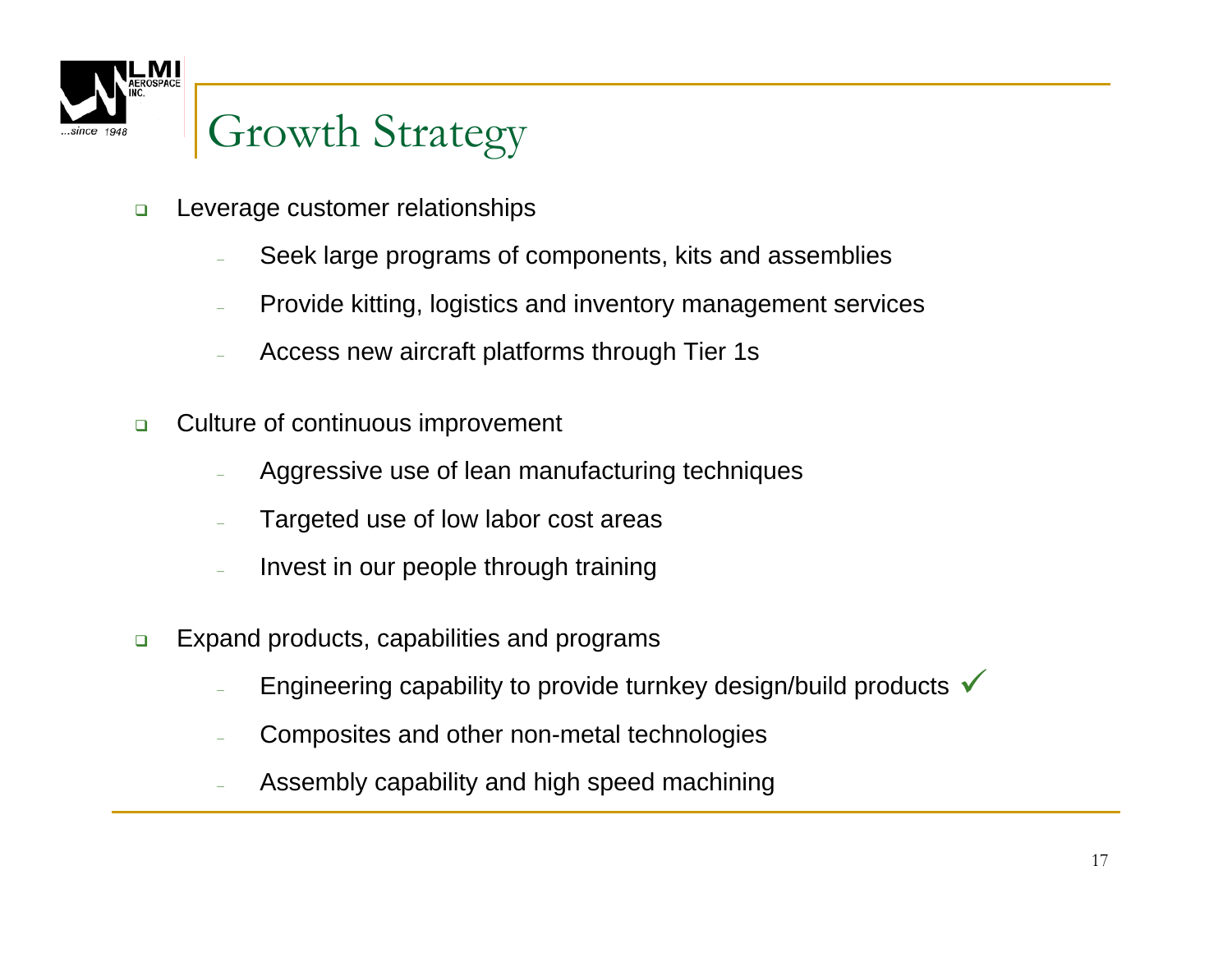

## Strong Financial Performance

#### Revenue & Operating Margin



#### Amounts in millions

#### Guidance for 2008

#### Amounts in millions

| Revenue             | $$237 - $257$ |
|---------------------|---------------|
| Gross Profit Margin | 25.0% - 26.5% |
| SG&A                | $31 - 33$     |
| Interest Expense    | $1.9 - 2.2$   |
| Tax Rate            |               |

#### Notes:

-LTM numbers as of September 30, 2007.

-LTM numbers include D3 revenue post-acquisition.

-2008E midpoint of guidance as of 11/8/2007.